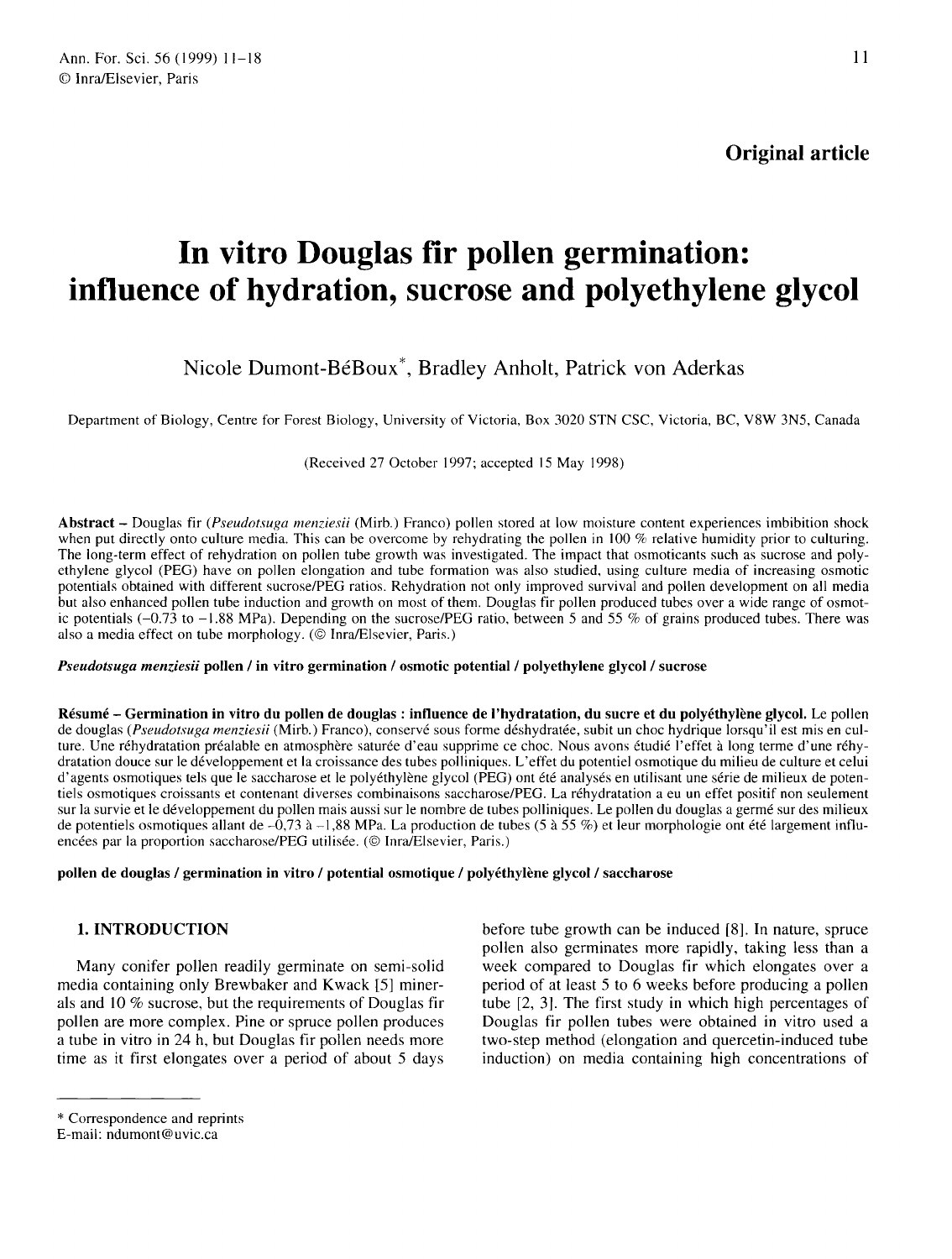sugar and/or polyethylene glycol (PEG) [8]. Significant numbers of tubes have also been obtained using a onestep method [9].

Douglas fir pollen, particularly after storage, is more difficult to handle in vitro than most other conifer pollen. When Douglas fir pollen grains are first put onto culture media, they experience imbibition shock, which may result in low viability and poor development. To protect the plasma membrane of dry pollen against water stress damage occurring upon rapid rehydration [7], the pollen grains can be rehydrated in 100 % relative humidity (RH) prior to being put onto media. Charpentier and Bonnet-Masimbert [6] have shown that such a treatment substantially improved pollen performance during the first step of germination, that is elongation.

In previous studies of Douglas fir pollen, supplemental sucrose and PEG, which are often used as osmotica in tissue culture, have been shown to play important roles in pollen behaviour [24]. The primary role of sucrose is that of a substrate for respiration, but this compound is also an important contributor to the osmotic potentials of media. When sucrose is used in culture media at the high concentrations necessary to protect pollen grains from osmotic shock, it also inhibits pollen tube growth in plants such as Petunia, Nicotiana, Brassica [12, 15, 18, 26] or Pseudotsuga [8]. In pollen of Petunia, Zhang and Croes [26] showed that there is an increase in respiration rate due to the exogenous sucrose but that the extra energy is not used in pollen tube growth. Furthermore, high concentrations of sucrose may damage the membrane and increase its permeability. Zhang and Croes [26] reported that when sucrose was the osmoticum, leakages induced a 0.15 MPa decrease in the osmotic potential of the medium in as little as 3 h. The decrease was lower, only 0.06 MPa, when sucrose was replaced by PEG [26]. It is therefore desirable to totally or partially replace sucrose by another osmoticant, which is both non-penetrating and non-plasmolyzing in character. gy is not used in ponent throe growth. Furthermore, ingit<br>concentrations of sucrose may damage the membrane and<br>increase its permeability. Zhang and Croes [26] reported<br>that when sucrose was the osmoticum, leakages induce

PEG is such an osmoticum. It is an inert, non-ionic<br>polymer  $(HOCH<sub>2</sub>-CCH<sub>2</sub>-O-CH<sub>2</sub>)$ . CH<sub>2</sub>OH) which cannot be metabolized in plants  $[21]$ . High molecular sizes (e.g. PEG 4000, 6000) do not penetrate the walls of cultured plant cells [10]. PEG controls water uptake and regulates the permeability of the membrane. It also increases germination and stabilizes tube tips and protein-protein interactions in tobacco [15]. Any commercially available PEG is a mixture of short and long polymers, the average of which gives the molecular weight of the preparation. PEG, at various molecular sizes and at various concentrations, has been reported to enhance pollen tube growth and improve the morphology of the tubes in a number of angiosperm species [12, 15, 16, 18, 26].

In this study, we have analysed the effects that controlled rehydration in high RH and culture media (e.g. PEG, sucrose and osmotic potential) may have on pollen elongation and pollen tube emergence and growth.

#### 2. MATERIALS AND METHODS

#### 2.1. Pollen

Douglas fir pollen cones (clone 3202 obtained from British Columbia Ministry of Forests, Glyn Road Research Station, Victoria) were collected in the spring of 1997 and sterilized as indicated in Dumont-BéBoux and von Aderkas [8]. The dry (< 8 % MC) sterile pollen was stored in airtight glass vials kept over silica gel at 4 °C. Pollen taken from dry storage and put directly in culture is referred to here as dry pollen. The grains of dry pollen can be classified into four classes [24] depending on whether they elongate (classes 1 and 2), do not elongate (class 3) or show damage such as plasmolysis (class 4).

### 2.2. Rehydration of pollen

Pollen was rehydrated in sterile conditions essentially according to Charpentier and Bonnet-Masimbert [6]. Dry pollen was put into aluminium boats in an airtight plastic was rehydrated for 16 h at 24  $^{\circ}$ C in an atmosphere of 100 % RH before being cultured on various media. Pollen rehydrated before culture is referred to here as rehydrated pollen.

#### 2.3. Osmolality

The osmolality of sugar and PEG solutions and of culture media were obtained with a Wescor 5100B osmometer. Expressed in mosm  $kg^{-1}$ , it was then converted to osmotic potential using the Van't Hoff relation  $\Psi_{\pi}$  =  $\cdot$ ture media were obtained with a wescor 3100B osmolie-<br>ter. Expressed in mosm kg<sup>-1</sup>, it was then converted to<br>osmotic potential using the Van't Hoff relation<br> $\Psi_{\pi} = -\mathcal{R}TC_s$ , where C<sub>s</sub> is the solute concentration,  $\math$ Knowing that  $1$  osmo  $kg^{-1}$  corresponds to an osmotic potential of about  $-2.5$  MPa, the osmolality curves were used to estimate the respective importance of the media components (sucrose and PEG) as osmoticum. Sugar and PEG concentrations were expressed in percent (w/v).

#### 2.3. Culture media

All culture media contained Brewbaker and Kwack [5] minerals diluted 1:10 and were solidified with 0.4 % phy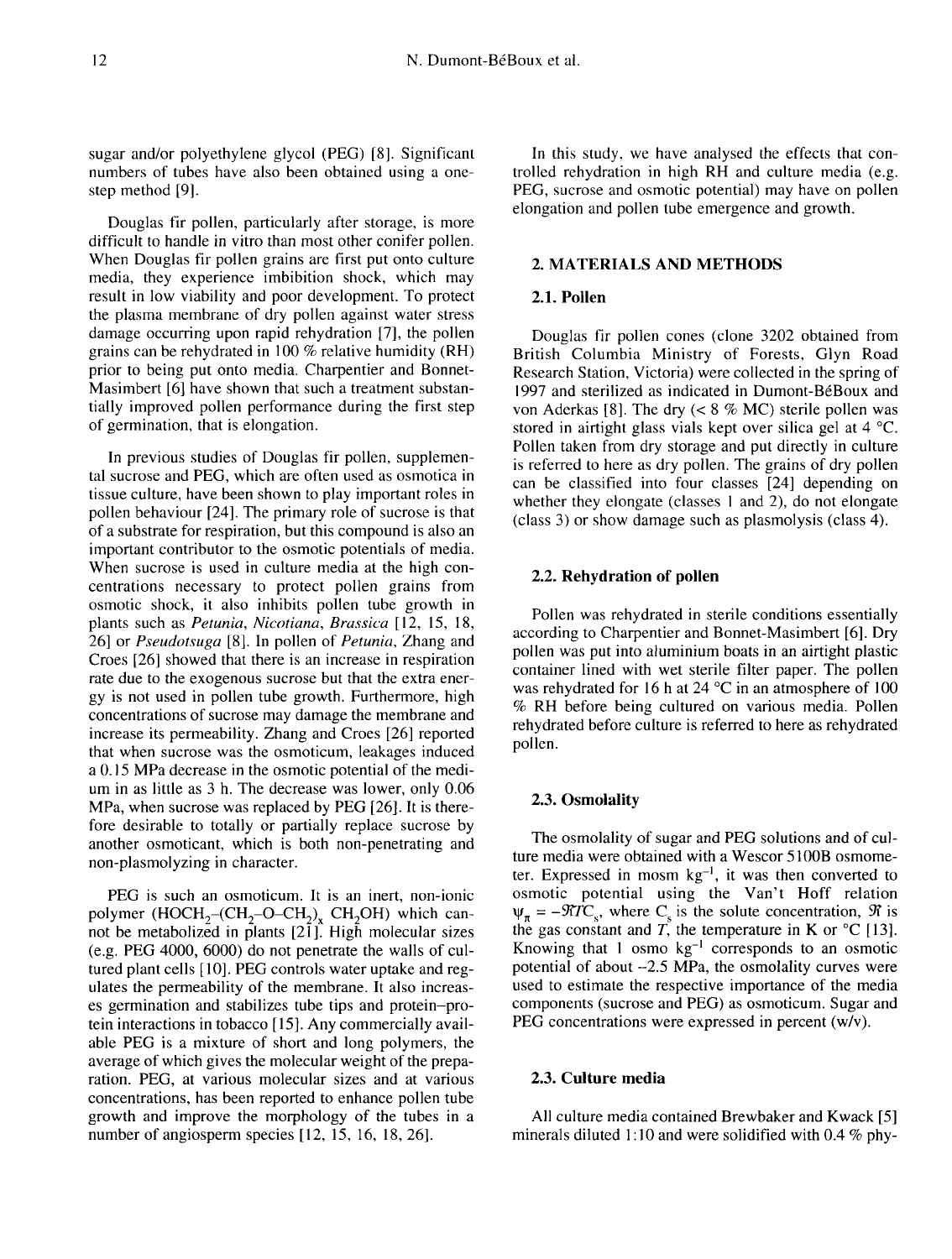tagel. Preliminary work having shown that best responses were obtained on media having osmotic potentials between  $-1.12$  and  $-1.48$  MPa, sucrose (S) and PEG were mixed in different ratios (S/PEG) to obtain osmotic potentials ranging from  $-0.43$  to  $-1.88$  MPa. The two 3/20 media were composed of 3 % sugar mixed with either 20 % PEG 1450 (3/20L) or 20 % PEG 4000 (3/20H). Media 5/5 and 8/8 contained PEG 400. Medium 8/15 contained PEG 6000. The other media contained PEG 4000.

The pH of the media was adjusted to a final pH value of  $5.3 \pm 0.2$  after autoclaving. PEG 400 and PEG 1450 were from Sigma Canada, PEG 6000 and PEG 4000 were from Fluka Canada.

#### 2.4. Pollen culture

Rehydrated and dry pollen (four replicates) were cultured according to Dumont-BéBoux and von Aderkas [8] on elongation media containing various S/PEG ratios as described earlier. After 5 days on elongation media, they were transferred to tube induction media (elongation media supplemented with 1 μM quercetin). The elongation media were used as controls. Generally, pollen was monitored for 5 days on elongation media and 4 days on induction media. On medium 0/25, it was monitored for an additional 7 days on induction medium.

#### 2.6. Measurements and statistical analysis

The average percentages (number of viable grains and number of pollen tubes) were calculated from four lots of 100 pollen grains each. Pollen grains not showing any sign of plasmolysis were scored as being alive. The average length was calculated from samples of at least 20 pollen grains each, selected at random. Graphs (figures 1, 2 and 4), standard deviations and curve fittings were achieved with Kaleidagraph 3.0.2. The Wilcoxon twosample test [20] was used on viability. Response variables (proportion germinating, length of all pollen grains after 5 days on elongation media and length of germinated pollen grains) were analyzed by multiple regression using the lm() function of S-Plus. The mean value for each Petri dish was used in the analysis to maintain independence of the data points. The proportion of pollen grains germinating was angularly transformed prior to analysis. None of the residuals deviated significantly from the expected normal distribution. Transformation of sucrose and PEG concentrations failed to improve the fit; thus, they were analysed on the original scale of measurement. The mean value of each response variable for the combinations of sucrose and PEG concentrations tested were used to estimate the response surface using the method of Akima [1] as implemented by the interp() function of S-Plus.

#### 2.7. Moisture content

Pollen moisture content was determined according to Webber and Painter [25]. Based on the initial (wet) weight of the pollen, it was calculated as follows: **2.7. Moisture content**<br>
Pollen moisture content was determined according to<br>
Webber and Painter [25]. Based on the initial (wet)<br>
weight of the pollen, it was calculated as follows:<br>  $[(Wt_w-Wt_c) - (Wt_d-Wt_c)] / (Wt_w-Wt_c)$ <br>
where

$$
[(Wt_w-Wt_c)-(Wt_d-Wt_c)]/(Wt_w-Wt_c)
$$

initial weight of the pollen plus the container and  $W_t$  is the weight of the dry pollen plus the container after 4 h at 85 °C.

#### 3. RESULTS

The osmolality of glucose was double that of sucrose while PEG 400 lay in between  $(figure I)$ . The osmolality of glucose, sucrose and PEG 400 increased almost linear-The osmolality of glucose was double that of sucrose<br>while PEG 400 lay in between (*figure 1*). The osmolality<br>of glucose, sucrose and PEG 400 increased almost linear-<br>ly with concentration ( $R^2_{\text{glucose}} = 0.9904$ ,  $R^2_{\text{$ of glucose, sucrose and PEG 400 increased almost linear-<br>ly with concentration  $(R_{\text{glucose}}^2 = 0.9904, R_{\text{surrose}}^2 = 0.9799, R_{\text{P400}}^2 = 0.9607)$ . Exponential and polynomial<br>curves better fitted the higher molecular weight PEG (P1450 and P4000, 6000, 8000, respectively).

By changing the sucrose/PEG ratios of the culture media, and using different molecular sizes of PEG, a variety of media with osmotic potentials ranging between  $-0.43$  and  $-1.88$  MPa were generated (*figure 2*). The participation of either sucrose or PEG towards the final osmotic potential of the media varied according to their concentrations and related osmolalities. Based on the



Figure 1. Osmolalities and corresponding osmotic potentials of aqueous solutions of glucose, sucrose and several molecular sizes of polyethylene glycol (P400, P1450, P4000, P6000 and P8000).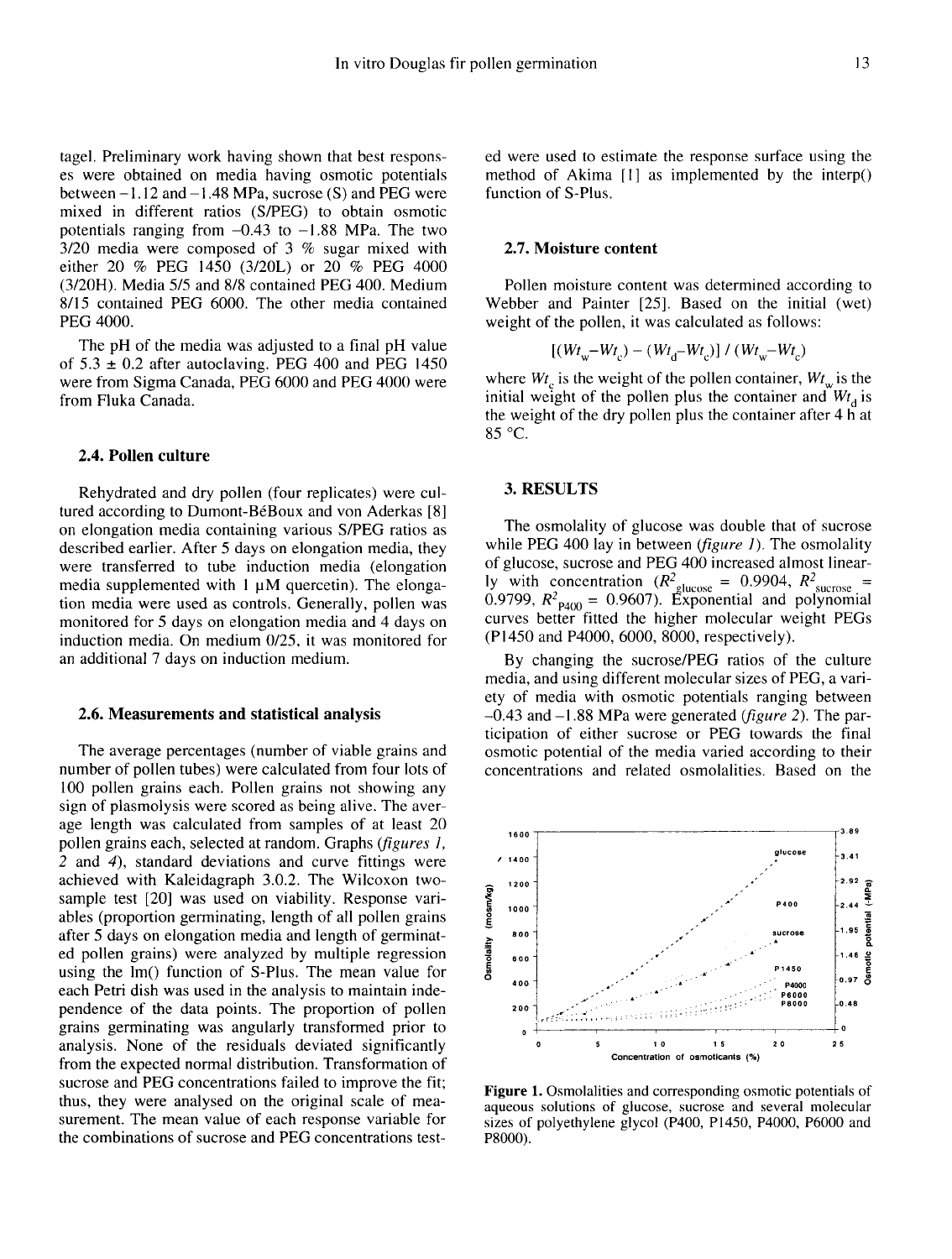

**Figure 2.** Osmolalities and corresponding osmotic potentials of culture media containing different sucrose/polyethylene glycol (PEG) combinations. The upper  $x$ -axis shows the osmotic potential of each medium. Errors bars =  $\pm$  1 standard deviation.

osmolality curves (figure I), four media had similar osmolalities of sucrose and PEG (media with S/PEG (%): 5/5, 8/8, 6/18 and 7/18), six had sucrose as the main osmoticum (S/PEG (%): 10/10, 16/0, 7.5/16, 9/16, 8/15 and 18/7) and four had PEG as the main or the sole osmoticum (S/PEG (%): 3/20L, 3/20H, 0/16 and 0/25).

When first put onto media, dry pollen grains, having a moisture content  $< 8\%$ , were cup-shaped and measured about  $72 \pm 11$  μm in diameter. After 16 h in 100 % RH, the rehydrated pollen had a moisture content of 68  $\% \pm 5.5$ . The rehydrated grains were round and measured about 100 μm in diameter.

Dry (figure 3a) and rehydrated (figure 3b) pollen were both able to produce elongated grains, but there were differences. Rehydrating the pollen in 100 % RH consistently led to better survival and to a more overall homoge neous population of elongated grains, all belonging to class 1 grains (figure  $3b$ ). Conversely, the dry pollen population was heterogeneous and contained all four classes of grains. After 5 days on elongation media, more than 98 % of the rehydrated pollen grains were elongating. In contrast, the percentage variation for dry pollen was greater and depended on the medium (not shown).

Both dry and rehydrated pollen survived on media with osmotic potentials ranging from  $-0.43$  (0/16) to  $-1.88$  (18/7) MPa. Between 75 and 95 % of the dry pollen and between 89 and 97 % of the rehydrated pollen were alive after 24 h on the different media (not shown). After 5 days, those percentages decreased sharply for dry pollen but there was no change in the survival of rehydrated pollen (figure 4). The Wilcoxon two-sample test [20] showed that, after 5 days, the difference in viability between dry and rehydrated pollen was highly significant  $(a = 0.01)$ .

After 24 h on elongation media, the average length of elongating pollen grains ranged, depending on the treatment, between 120 and 190 μm. No differences were found among media, nor between dry and rehydrated pollen (not shown). After 5 days on elongation media, the length of pollen grains was not well explained by the multiple regression (*figure 5*). Only 35 % of the variation was accounted for. There was an effect of sucrose concentration (slope =  $-6.18$ ;  $t = -2.2$ ;  $P = 0.04$ ) and PEG concen-



Figure 3. Dark field micrographs of dry (a) and rehydrated (b) pollen after 9 days on elongation medium 3/20L. Scale bars =  $160 \mu m$ .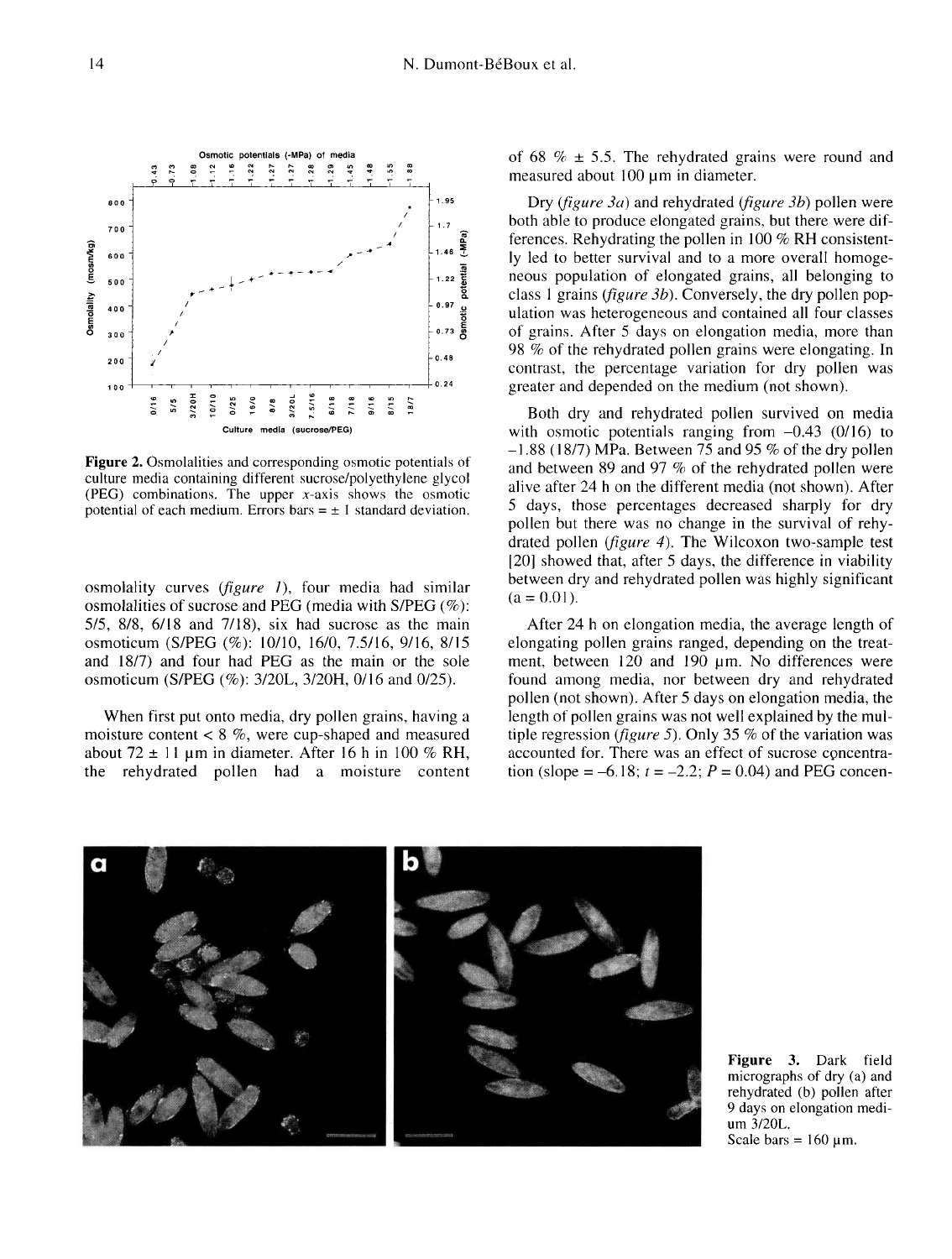

Figure 4. Viability of dry and rehydrated pollen. Percentages were calculated after 5 days on elongation media. Error bars  $= \pm 1$  standard deviation. PEG: polyethylene glycol.

tration (slope =  $-6.32$ ;  $t = -3.2$ ;  $P = 0.004$ ) but the interaction term, hydration of the pollen grains, or the additional effect of osmotic potential could not be detected (all  $P > 0.2$ ). On media containing high percentages of PEG (0/16, 0/25, 3/20H, 3/20L, 7/18) or sucrose (18/7), pollen grains elongated little, while they doubled or almost tripled their original size on all other media.

Tubes were obtained on all induction media except on 0/16. Pollen tube growth occurred over a wide range of osmotic potentials  $(-0.73 \text{ to } -1.88 \text{ MPa})$ . Generally, the first tubes appeared after 24 h on induction media and percentages were highest at 96 h. The percentages of tubes then declined as, on quercetin-treated media, tubes started to disintegrate and grains to plasmolyze. Pollen raised on 0/25 was slow to germinate; it took 72 h for the first tubes to appear and percentages were highest (30 and 40 %, dry and rehydrated pollen, respectively) at 268 h. Pollen that had been rehydrated prior to testing was more likely to germinate  $(t = 3.3; P = 0.0034)$  than dry pollen. Depending on the media composition, a two- to sevenfold increase in the number of tubes was observed between dry and rehydrated pollen. Increasing sucrose and PEG concentrations caused a decline in the proportion of germinating pollen grains  $(t = -4.0 \text{ and } -4.2)$ , respectively; both  $P < 0.001$ ). The non-linearities in these relationships were reflected in a significant interaction term between sucrose and PEG concentrations  $(t = 2.9)$ ;  $P = 0.008$ ). There was also an overall effect of osmotic potential with higher germination rates at lower potentials. In combination, these effects led to the highest germination rates at intermediate levels of both sucrose and PEG concentration for both dry and rehydrated pollen



Figure 5. Average length of elongating pollen (dry and rehydrated taken together) as a function of polyethylene glycol (PEG) and sucrose concentrations. Measurements were taken after 5 days on elongation media.

grains (figure 6). The statistical relationship accounted for over 71 % of the variation in germination rate.

Tubes grew in the medium as well as on it or vertically in the air. Division of the generative cell occurred on all media with the sole exception of 18/7. Generally, gametes, as detected by light microscopy (not shown), appeared more quickly in rehydrated pollen.

The highest percentage of tubes with a regular morphology were obtained with media 7/18 and 0/25. The shape of the tubes varied between media treatments but not between rehydrated and dry pollen. Depending on the S/PEG ratio, 10 to 50 % of the tubes were branched. Media 10/10, 8/8 and 5/5 had the most deleterious effect on tube shape. On these media, tubes were either fat, heavily branched, club-shaped or short and bulb-like. On 18/7 and 16/0, tubes were either arrested early in the development or abnormal. After 5 days on medium 7/18, tube length varied between 150 μm, 1.5 times the diameter of the pollen grain, and  $800 \mu m$  (figure 7a). On media favouring long-term survival (e.g. elongation media 7/18, 0/25), tubes measuring up to 3 mm have been seen after 20 days of culture (not shown).

Pollen tubes appeared on grains of varied length, ranging between 250 and 400 μm, with the middle 50 % measuring 301 to 339 μm. On one occasion, on medium 3/20H, a pollen grain did not elongate but still produced a nice-looking tube (figure 7b). Germinating grains were on average shorter at higher concentrations of sucrose (slope =  $-3.55$ ;  $t = -2.5$ ;  $P = 0.02$ ) and at higher concentrations of PEG (slope =  $-4.99$ ;  $t = -5.2$ ;  $P < 0.0001$ ) (not shown). There was also a significant interaction term  $(t = -3.6; P = 0.002)$  but no discernible independent effect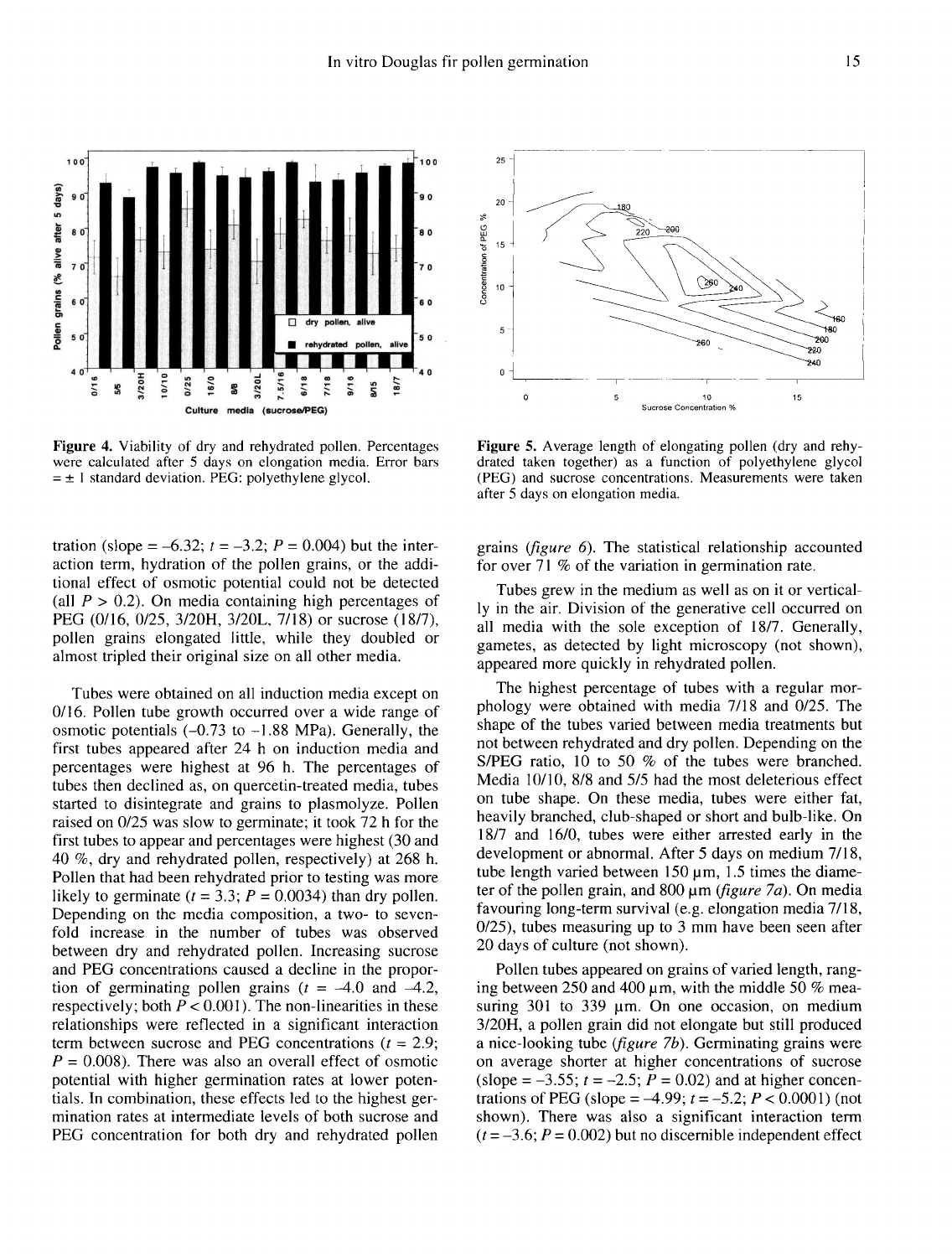$\mathbf 0$ 5  $10$ 15 Sucrose Concentration % Figure 6. Germination frequency on quercetin-induced dry and rehydrated pollen grains after 96 h on induction media. Results are shown relative to polyethylene glycol (PEG) and sucrose

concentrations.

of hydration or osmotic potential. Taken together, these variables accounted for 82 % of the variation in the length of germinating pollen grains.

#### 4. DISCUSSION

This study provides evidence that both pretreatment in 100 % RH and medium composition strongly influenced pollen response. These include pollen grain survival, elongation and vigour. Short-term effects due to rehydration and to the osmoticum did not appear to be additive: survival and development were directly linked to rehydration. The extent to which the grains elongated was solely affected by the composition of the media.

When directly placed onto culture media, pollen water uptake is extensive, rapid and usually highly damaging to plasma membranes. Crowe et al. [7] showed that the rapid swelling of the grains stresses the lipid by-layers as the phospholipids of the membranes go through a rapid gel/liquid crystalline phase transition. The membranes are damaged in the process and cytoplasm leaching occurs. However, partial rehydration over water vapour has been shown by the same authors to allow the phospholipids to go through phase transition before being exposed to bulk water. Webber and Bonnet-Masimbert [24] showed that, while respiration was not affected by a preconditioning of pollen in 100 % RH, significantly less leaching occurred in rehydrated pollen than in dry pollen. Furthermore, a slow rehydration of the pollen improved pollen grain elongation [24] and promoted ultrastructural changes [6]. In our study, rehydration substantially improved both pollen grain survival and development, independently of media composition.



Figure 7. (a) Dark field micrograph of pollen tubes after 5 days on induction medium 7/18. (b) Light micrograph of a non-elongated pollen grain with pollen tube after 3 days on induction medium 3/20H. Scale bars =  $333 \text{ um}$  (a) and  $142 \mu m$  (b).

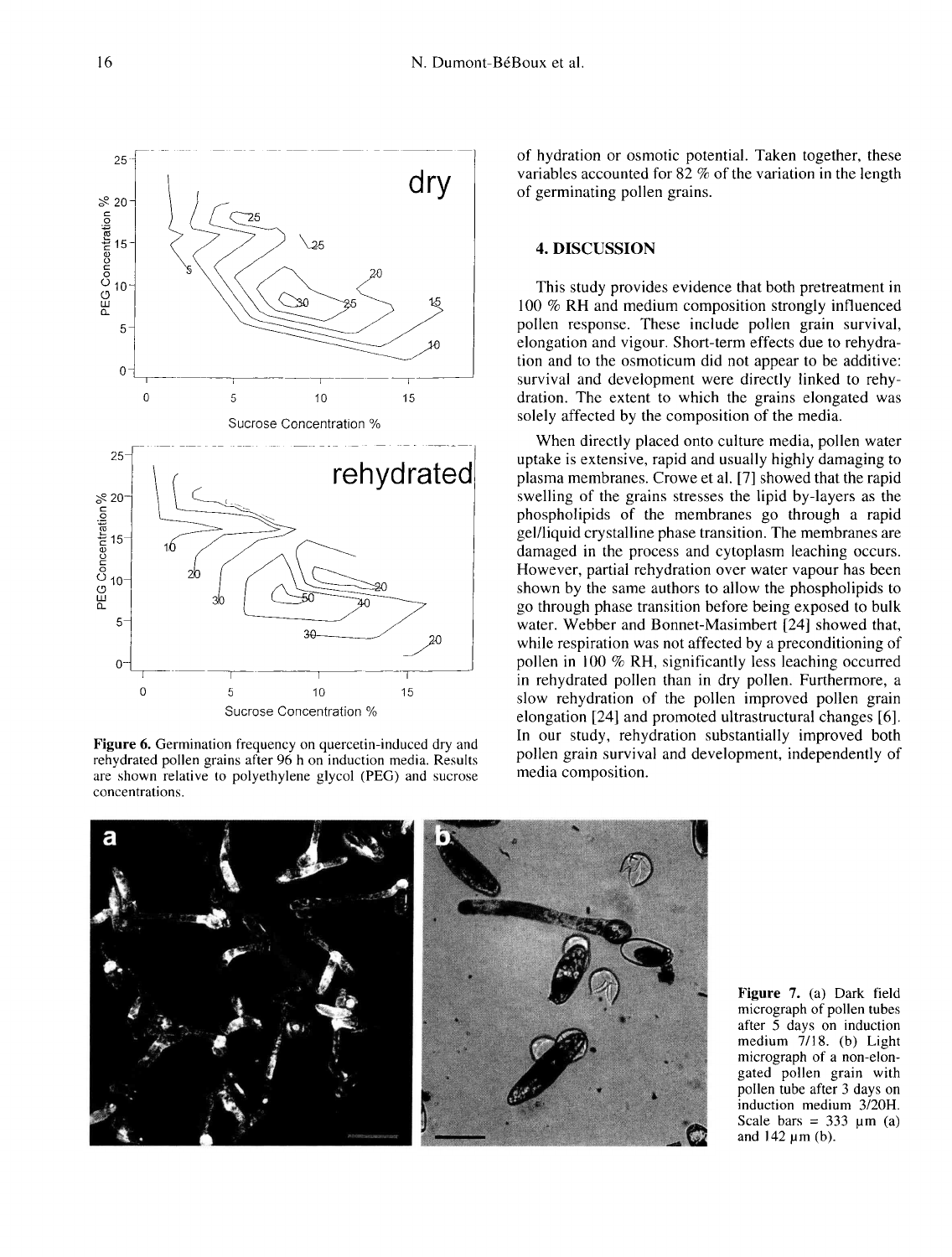The influence of controlled rehydration was not limited to the first step of Douglas fir germination, but extended to the second step, tube induction and growth. Rehydrated pollen was generally more receptive to the quercetin induction signal than dry pollen and tube emergence was enhanced on most media. The extent to which induction and tube growth were improved by rehydration depended on the media. Rehydration has a long-term effect which affected the whole germination process.

Pollen grains survived on all media and pollen tubes appeared over a wide range of osmotic potentials  $(-0.73)$ to -1.88 MPa). Below -0.43 MPa, osmotic potential did not play any major role in either the development of Douglas fir pollen grains or the production of tubes. Similar results have been reported for Petunia pollen, which germinated on media having osmotic potentials between -0.25 and -1.5 MPa [26]. Tomato cells have also been reported to grow under PEG-initiated water stress and to withstand water potentials between  $-1.5$  and  $-2.2$  MPa [10].

The nature of the osmotica (sucrose and/or PEG) had a significant influence on pollen behaviour. Generally glucose, sucrose and PEG 400 are strong osmotica while the larger PEGs are not. Because PEGs with a molecular weight of 1 450 or larger do not follow van't Hoff's law [21], they have little influence on the osmotic potential of media, unless present at very high concentrations. Large molecular-size PEGs bind water [15] and are known to slow water uptake [23]. In this way, they protect the plas- ma membrane and may regulate its permeability [15]. It has been suggested by Jacomini et al. [11] that high molecular-weight PEG may accumulate in extracellular spaces of water-stressed tomato plants and may pump water out of the cell, inducing a cellular dehydration as opposed to a tissue dehydration. By binding water, either out of the medium or out of the cell, PEG decreases the amount of water available. Compared to sucrose, PEG's main feature is its inertness. Even when penetrating the extracellular spaces and circulating through the apoplast [11], PEG has no recognized effect on the metabolism of the cell. This is not the case of sugars which are rapidly metabolized. Exogenous sucrose, often included in pollen culture media, is incorporated into pollen tube walls [14, 17]. Furthermore, sucrose is known to hydrolyze upon autoclaving [ 19] and over time [22] into glucose and fructose, the latter being detrimental to pollen [8].

As shown in this study, the effects of sucrose and PEG and their combined influence appear to be very complex as they have drastic, sometimes antagonistic, effects on pollen germination and tube growth. Dumont-BéBoux and von Aderkas [8] reported that, in Douglas fir, high molecular-weight PEG slowed development and diminished the number of tubes while greatly improving tube morphology. Depending on its concentration, sucrose has been reported to interfere with pollen tube growth in both angiosperms and conifer species [4, 8, 12, 15, 18, 26], resulting in poor tube morphology or in partial or total inhibition of its growth.

In both flowering plants and gymnosperms such as Douglas fir and Scott pine [4], there are similar media requirements for successful in vitro germination. Pollen tube growth in Douglas fir is enhanced and improved by a slow rehydration prior to culturing. Over a wide range of osmotic potentials, it is the S/PEG ratio of the medium that governs the number of tubes, their rate of appearance and their morphology.

Acknowledgements: We wish to thank the British Columbia Ministry of Forest, Research Branch, Victoria, namely Dr J. Webber, for giving us access to their orchards. Gratitude is also extended to Sheila Chiwocha for assistance with the statistical analysis (Wilcoxon test), to Tom Gore and Heather Down for imaging assistance and to Cathy Leary and Jolanda Verhoef for technical assistance. This research was supported by the NSERC Strategic Grant 0167155 and the British Columbia Ministry of Education, Skill and Training.

#### **REFERENCES**

[1] Akima H., A method of bivariate interpolation and smooth surface fitting for irregularly distributed datapoints, ACM transactions on mathematical software, 4 (1978) 148-164.

[2] Allen G.S., Owens J.N., The life history of Douglas fir, Canadian Forest Service, Environment Canada Forest Service, Ottawa, Ontario, Canada, 1972.

[3] Barner H., Christiansen H., The formation of pollen, the pollination mechanism, and the determination of the most favourable time for controlled pollination in *Pseudotsuga men*ziesii, Silvae Genet. 11 (1962) 89-102.

[4] Bonnet-Masimbert M., Webber J.E., From flower induction to seed production in forest tree orchards, Tree Physiol. 15 (1995) 419-426.

[5] Brewbaker J.L., Kwack B.H., The essential role of calcium ion in pollen germination and pollen tube growth, Am. J. Bot. 50 (1963) 859-865.

[6] Charpentier J.P., Bonnet-Masimbert M., Influence d'une réhydratation préalable sur la germination in vitro du pollen de douglas (Pseudotsuga menziesii) après conservation, Ann. Sci. For. 40 (1983) 309-317.

[7] Crowe J.H., Hoekstra F.A., Crowe L.M., Membrane phase transitions are responsible for imbibitional damage in dry pollen, Proc. Natl. Acad. Sci. USA 86 (1989) 520-523.

[8] Dumont-BéBoux N., von Aderkas P., In vitro pollen tube growth in Douglas fir, Can. J. For. Res. 27 (1997) 674-678.